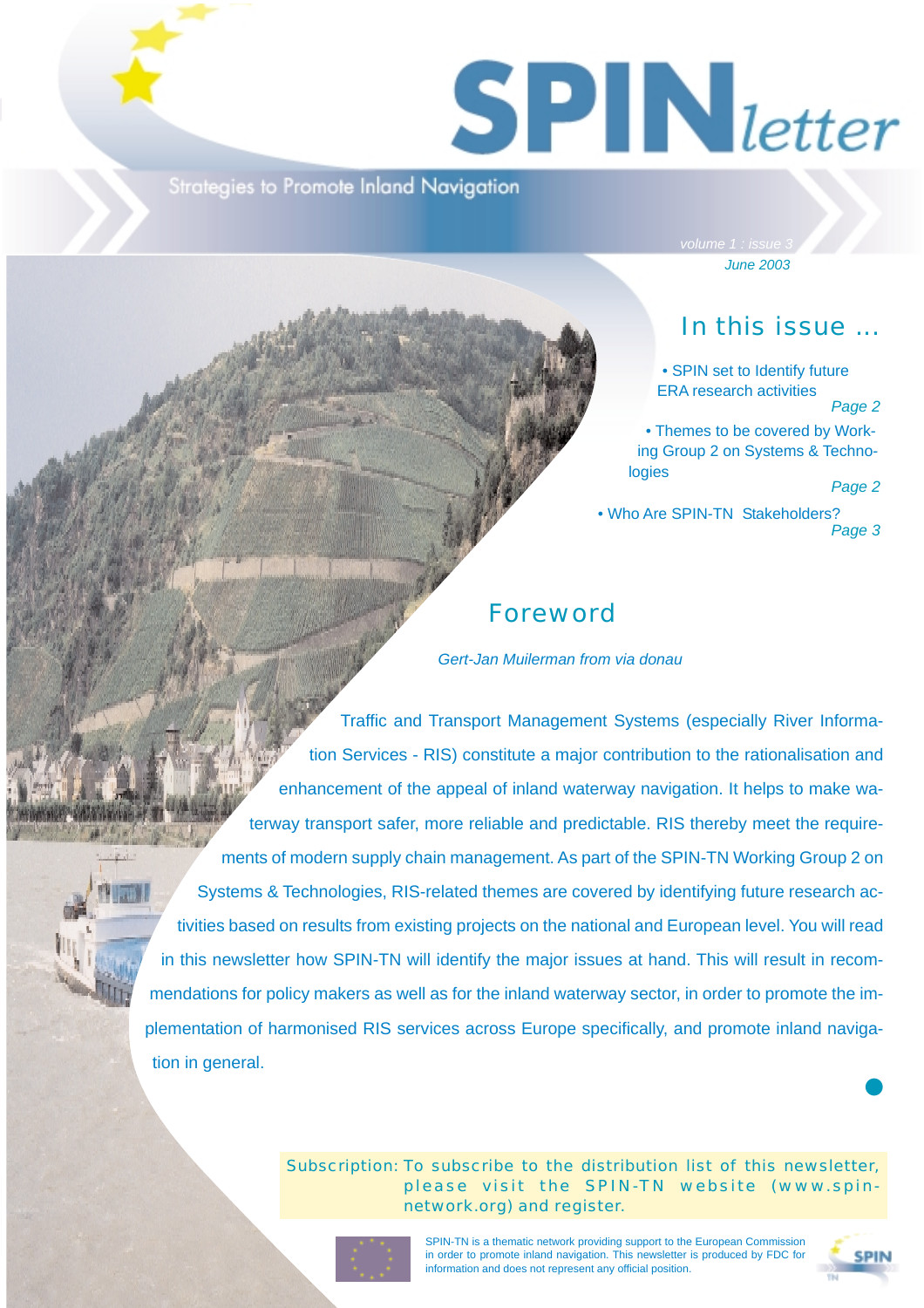

## Description of Work

#### *Systems and Technologies:-*

#### SPIN SET TO IDENTIFY FUTURE ERA RESEARCH ACTIVITIES.

A "Systems and Technologies" working group of the SPIN-TN will focus on the RTD needs related to the technological and organisational development in inland navigation. They will identify RTD needs for future activities within the European Re-search Area.

SPIN-TN recognises the increasing need for information exchange between parties in the transport world particularly when related to the safety and efficiency of the traffic or related to Information Services (RIS) with those of the waterborne marine sector whilst accommodating national plans.

THEMES TO BE COVERED BY THE WORKING GROUP

- Traffic & Transport Management **Systems**
- Transhipment & Terminal Operations
- Vessels and Equipment
- Standardisation and Harmonisation

Traffic & Transport Management **Systems** 

The extensive work of the 4th frame-



transport information in order to improve the efficiency of transportprocesses. SPIN-TN also recognises the need for good (system) architecture that leads to better interaction between systems and applications, whilst integrating existing Vessel Traffic and Transport Management systems and concepts with a high degree of consistency and synergy. The aim will be to improve efficiency in business / transport processes. Particular attention is paid to the integration and harmonisation of River

work programme projects of INCAR-NATION, RINAC and INDRIS and the 5th framework project COMPRIS will be used as a base line from which the working group can reference from and build upon for traffic and transport management and related issues like calamity abatement, lock planning, route planning, terminal resource planning, etc.. Special attention will be paid to the integration of technologies in River Information Services and to legal aspects of their implementation and operation.

#### **Transhipment & Terminal Operations**

SPIN-TN recognises that freight transport has been an excellent application field for Information and Communication Technology (ICT) in recent years. Port and terminal environment Cargo or Port Community systems are becoming more and more important as a link between trans-shipment of cargo and terminal operations. For intermodal transport management in related to logistic chain management, which integrate Inland Navigation SPIN-TN will interact with the leading FP 5project ALSO DANUBE and related activities in RIS-proposals and with national projects. The group will build upon work done by these as well as future projects and initiatives for the integration of Inland Navigation into business-to-business electronic commerce platforms.

SPIN-TN also will integrate Inland Navigation issues in the GNSS activities of the European Commission, as there is a high potential to make IWT more efficient with the help of GNSS services. Inland Navigation could be one user right from the beginning of Galileo services due to its specific requirements of navigation and communication and due to high potential for inter-modal operations in Eastern Europe.

#### Vessels and Equipment

Several projects, at European level and in the member states, have been carried out regarding technical improvements for vessels and onboard equipment, dealing with fast vessels, wheelhouse configuration, more efficient and environmentally friendly use. SPIN-TN will consolidate them and make available the results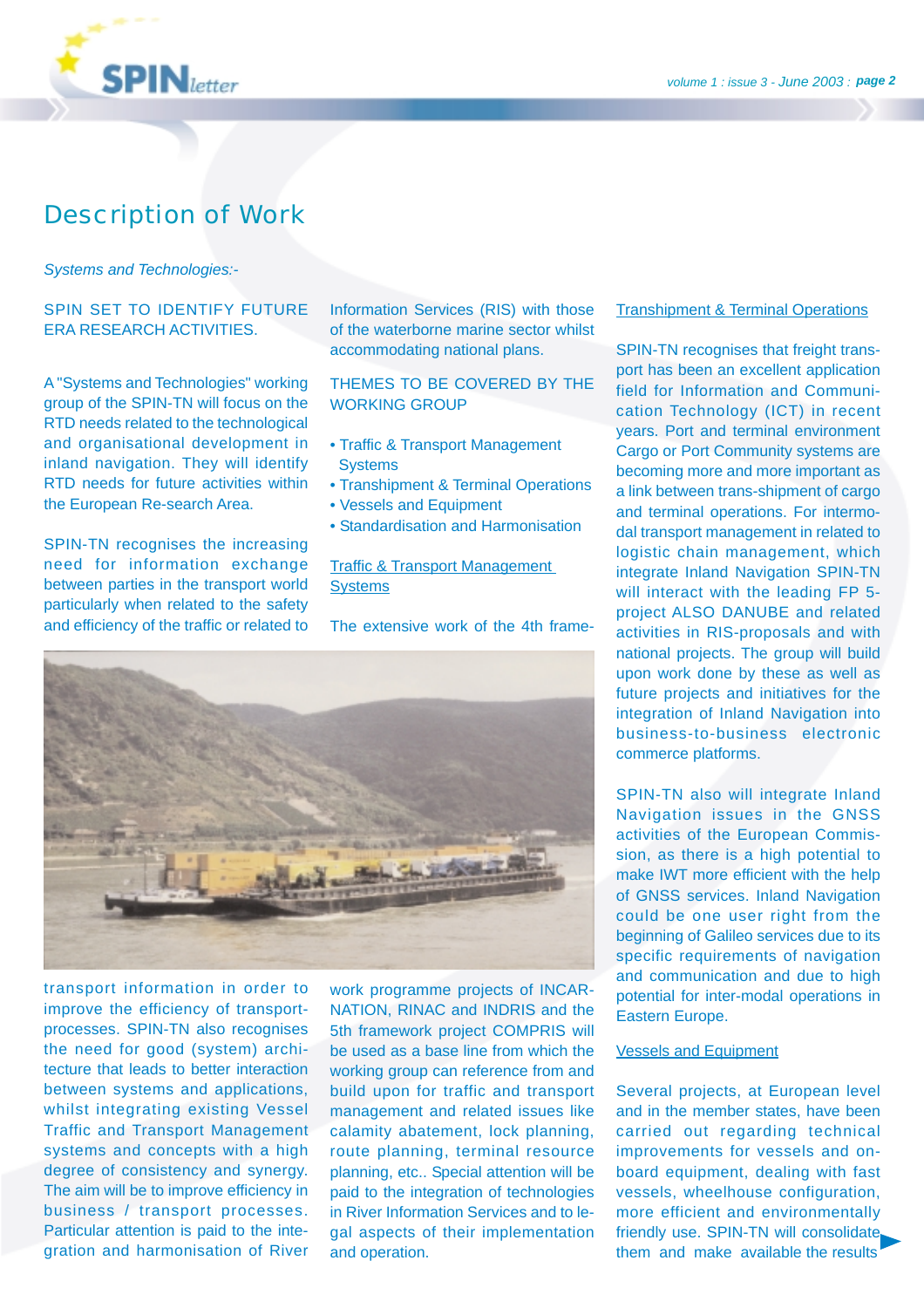

for the members and interested parties in the network. In addition, it will offer a communication platform for further ideas. These task will have a strong relationship to activities in the areas of "Human Resources" as well as "Environment & Safety".

New equipment mostly comprises various electronic devices on bridge of the vessel, all being proposed in order to aid the tasks of skipper, to increase the final economic effects of operation or to reduce the risk of various possible accidents.

#### Standardisation and Harmonisation

Initiatives for standardisation and harmonisation have been undertaken during the last five years in European research projects (e.g. INDRIS) as well by organisations like the central Rhine Commission as well as the Danube commission and the PIANC organisation. The standards are in the area of Information Technology, Electronics and Communications and are related to River Information Services (RIS) within the European Inland Waterways. Furthermore, these standards are aimed to limit and hinder the wild and uncontrolled growth of methods used in the field of information exchange. There is a diversity of non-approved standards both promoted and used by various parties, both in the Government and in the industrial sectors. These trends, if not checked, could have a non-reversible and possibly detrimental effect on the advance of a European RIS.

The standards developed within INDRIS have been used to build and demonstrate a number of applications within and for the participating countries.

SPIN intends also to act as the platform for promoting standardisation and harmonisation of systems and technologies used in inland traffic or transport operations. Within these activities, it will focus on the integration of user requirements for designing standards and on the implementation of standards or defacto standards on the market through accompanying measures.

#### WHO ARE SPIN-TN STAKEHOLD-ERS?

#### Policy makers

These stakeholders want the system to solve (or reduce) traffic problems, e.g. authorities responsible for safety on their fairways, or to provide transport/logistical information services to shippers, freight and fleet operators, police etc related to transport management activities like fleet-management, chain management, freight management and infrastructure management.

#### Business Managers

This group of stakeholders will control the system and provide the main input, e.g. traffic control operators, lock keepers, terminal operators, etc. The architecture has to be worked out in more detail at the business level. At this level the services selected are split up in applications, more detailed and accurate descriptions of the services. An application will tell in which way the service will be provided and applications will be broken down into functions or processes.

#### **System engineers**

Component suppliers will deliver hardware and software components for the system. System engineers will combine the components into complete systems, e.g. VTS-suppliers, system integrators, telecommunication operators, etc.

❶

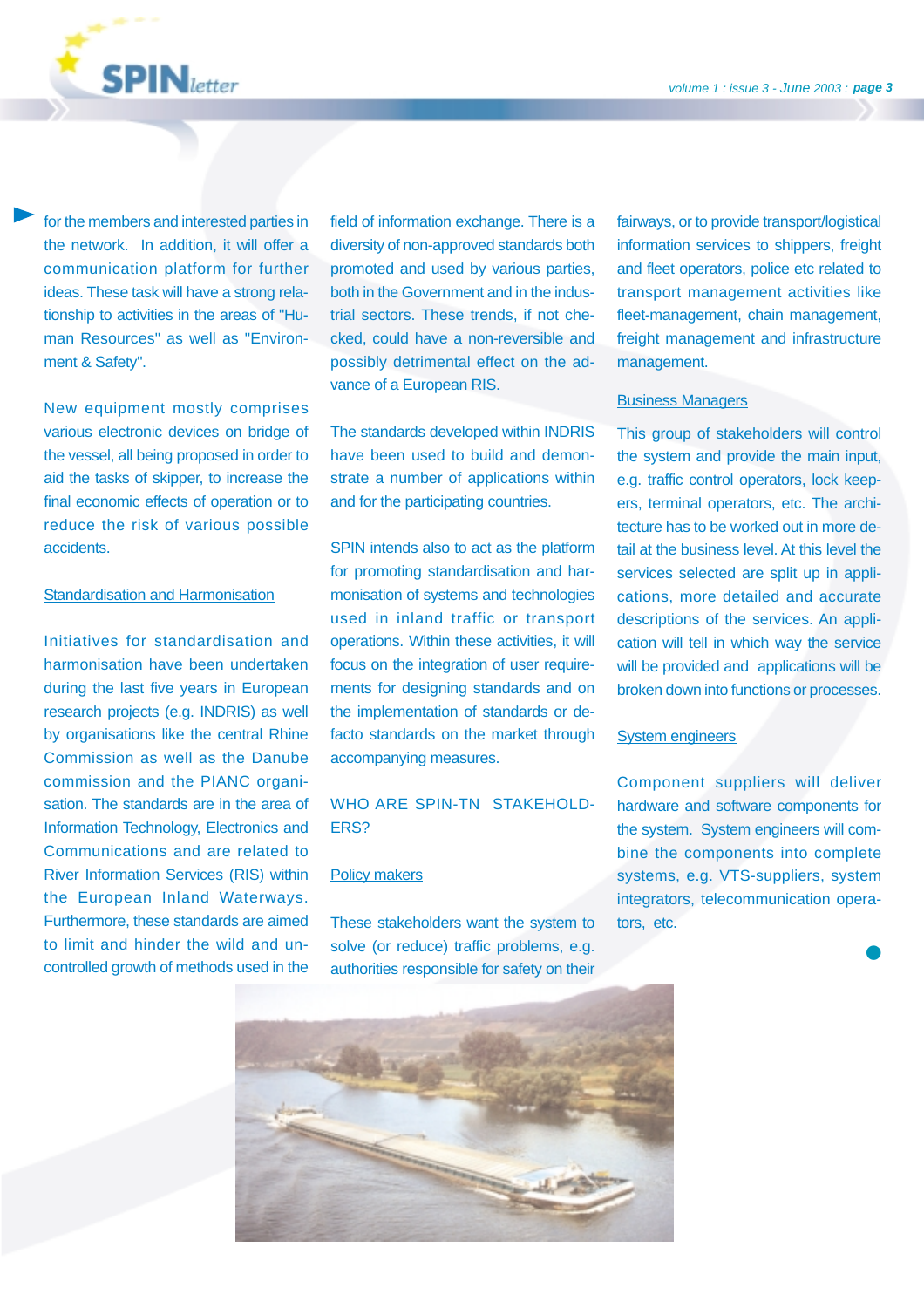

## **Contacts**

#### *For further information, please contact:-*

| First name       | <b>Name</b>      | Organisation | E-mail                           |
|------------------|------------------|--------------|----------------------------------|
| <b>Richard</b>   | <b>IDIENS</b>    | <b>FDC</b>   | richard.idiens@fdc.fr            |
| Gert-Jan         | <b>MUILERMAN</b> | via donau    | muilerman@via-donau.org          |
| <b>Hilde</b>     | <b>BOLLEN</b>    | <b>PBV</b>   | hildebollen@binnenvaart.be       |
| Cas              | <b>WILLEMS</b>   | <b>AVV</b>   | c.p.m.willems@avv.rws.minvenw.nl |
| <b>Branislav</b> | <b>ZIGIC</b>     | <b>VBD</b>   | zigic@vbd.uni-duisburg.de        |

## Abbreviation/acronyms list

| <b>AVV</b>      | Adviesdienst Verkeer en Vervoer (Transport Research Centre for the Ministry of<br>Transport, Public Works and Water Management in the Netherlands)                                             |  |  |
|-----------------|------------------------------------------------------------------------------------------------------------------------------------------------------------------------------------------------|--|--|
| <b>DG-TREN</b>  | Directorate-General for Energy and Transport                                                                                                                                                   |  |  |
| EC              | <b>European Commission</b>                                                                                                                                                                     |  |  |
| <b>FDC</b>      | <b>France Développement Conseil</b>                                                                                                                                                            |  |  |
| FP <sub>5</sub> | 5th Framework Programme                                                                                                                                                                        |  |  |
| <b>GNSS</b>     | <b>Global Navigation Satellite Systems</b>                                                                                                                                                     |  |  |
| <b>ICT</b>      | <b>Information and Communication Technology</b>                                                                                                                                                |  |  |
| <b>IWT</b>      | <b>Inland Waterway Transport</b>                                                                                                                                                               |  |  |
| <b>PBV</b>      | Promotie Binnenvaart Vlaanderen VZW (Inland shipping promotion Flanders)                                                                                                                       |  |  |
| <b>PIANC</b>    | International Navigation Association (formerly Permanent International Association of<br><b>Navigation Congresses)</b>                                                                         |  |  |
| <b>RIS</b>      | <b>River Information Services</b>                                                                                                                                                              |  |  |
| <b>RTD</b>      | <b>Research and Technology Development</b>                                                                                                                                                     |  |  |
| <b>SPIN</b>     | <b>Strategies to Promote Inland Navigation</b>                                                                                                                                                 |  |  |
| <b>SPIN-TN</b>  | <b>SPIN Thematic Network</b>                                                                                                                                                                   |  |  |
| <b>UN/ECE</b>   | <b>United Nations Economic Commission for Europe</b>                                                                                                                                           |  |  |
| <b>VBD</b>      | Europäisches Entwicklungszentrum für Binnen- und Küstenschiffahrt e.V. Duisburg<br>(European development centre for inland and coastal navigation)                                             |  |  |
| via donau       | Donau Transport Entwicklungsgesellschaft mbH für Telematik und Donauschifffahrt-<br>via donau (Development Agency of the Austrian Federal Ministry of Transport,<br>Innovation and Technology) |  |  |
| <b>VTS</b>      | <b>Vessel Traffic Services</b>                                                                                                                                                                 |  |  |